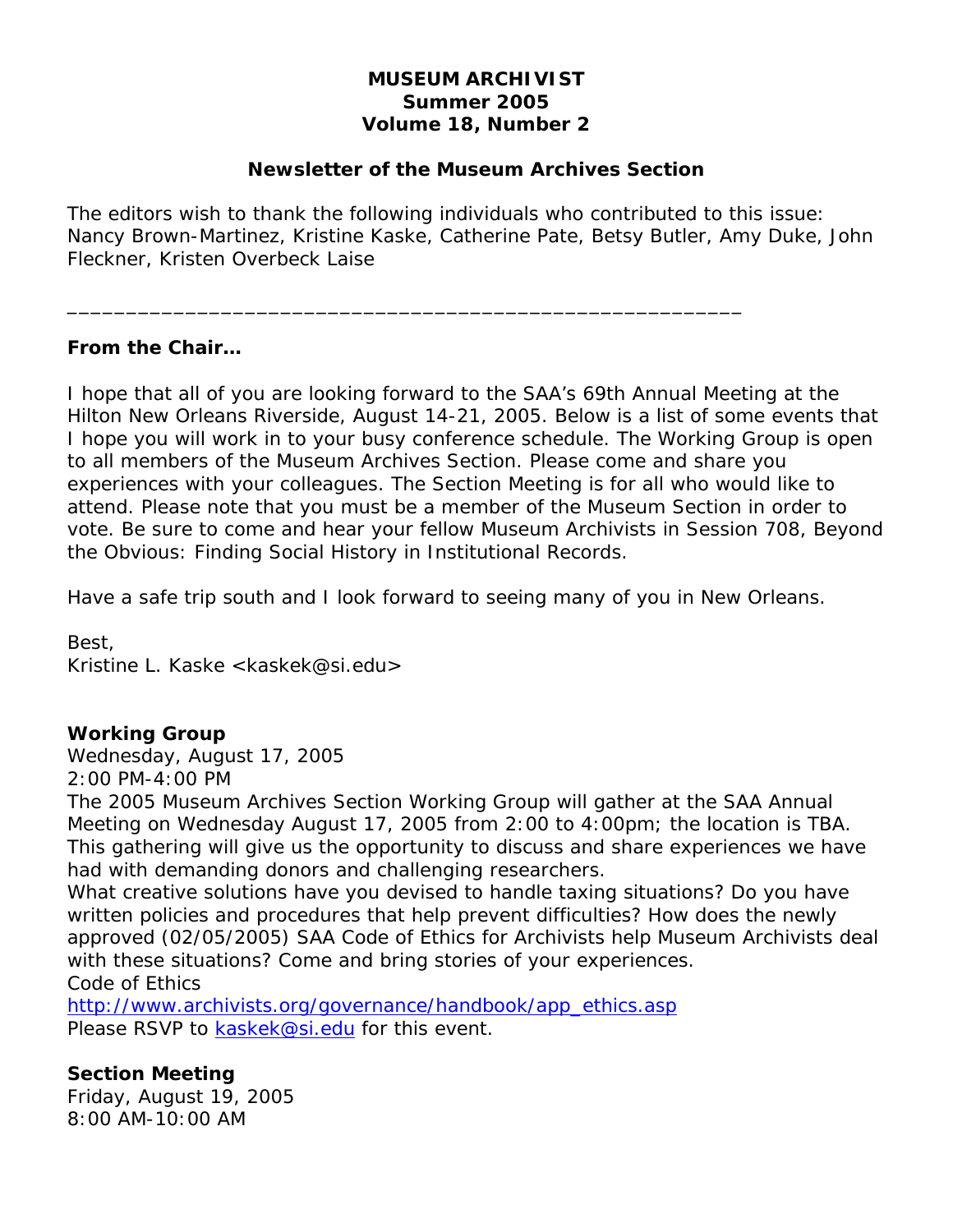The 2005 Museum Archives Section Meeting will be on Friday August 19, 2005 from 8:00 to 10:00am. We will begin with a social half hour followed by old business and updates on current section projects. We will also discuss of future projects. Please come with intriguing, cross-session and multidisciplinary ideas for 2006 session proposals.

Agenda items are due to the chair Kristine Kaske, <kaskek@si.edu>, by August 1. The agenda will be distributed to members via listserv

http://www.archivists.org/saagroups/museum/listserv.htm and on the Museum Archives Section website prior to the meeting.

## **Session 708, Beyond the Obvious: Finding Social History in Institutional Records**

Saturday, August 20, 2005

9:45AM–11:15AM

Marisa Bourgoin, Chair, *The Corcoran Gallery of Art*

Kristin Parker, *Isabella Stewart Gardner Museum*

\_\_\_\_\_\_\_\_\_\_\_\_\_\_\_\_\_\_\_\_\_\_\_\_\_\_\_\_\_\_\_\_

"Transported by Travel: How the Travel Diaries of Isabella Stewart Gardner Captured Her Fascination with World Culture and Led to the Creation of Her Museum" Sarah R Demb, *International Records Management Trust*

"The Rebel Record: Anthropological Field Notes Documenting the Victorian Iconoclast" David H DeVorkin, *National Air and Space Museum, Smithsonian Institution* "Beyond the Obvious in a Museum Context: The Changing Role of Women in Astronomy"

Bernadette G Callery, *Carnegie Museum of Natural History*

"Plaster and Dynamite: Using Field Records and Correspondence from the Carnegie Dinosaur Expeditions as Evidence of Paleontological Rivalries in the Early 20th Century"

Look past the museum's public displays and discover within its institutional records the evolution of the scientific or artistic disciplines practiced and the attitudes and methods of the researchers, artists, collectors, curators, and donors. Field records reveal the scientific rivalry between competing museums and the social freedom of Victorian anthropologists, collectors' travel diaries express a spiritual as well as physical journey, and institutional records support the increased visibility of women in astronomy.

**News:** 

Modified Book Trucks Help Architecture Archive

By Nancy Brown - Martinez, Center for Southwest Research, University of New Mexico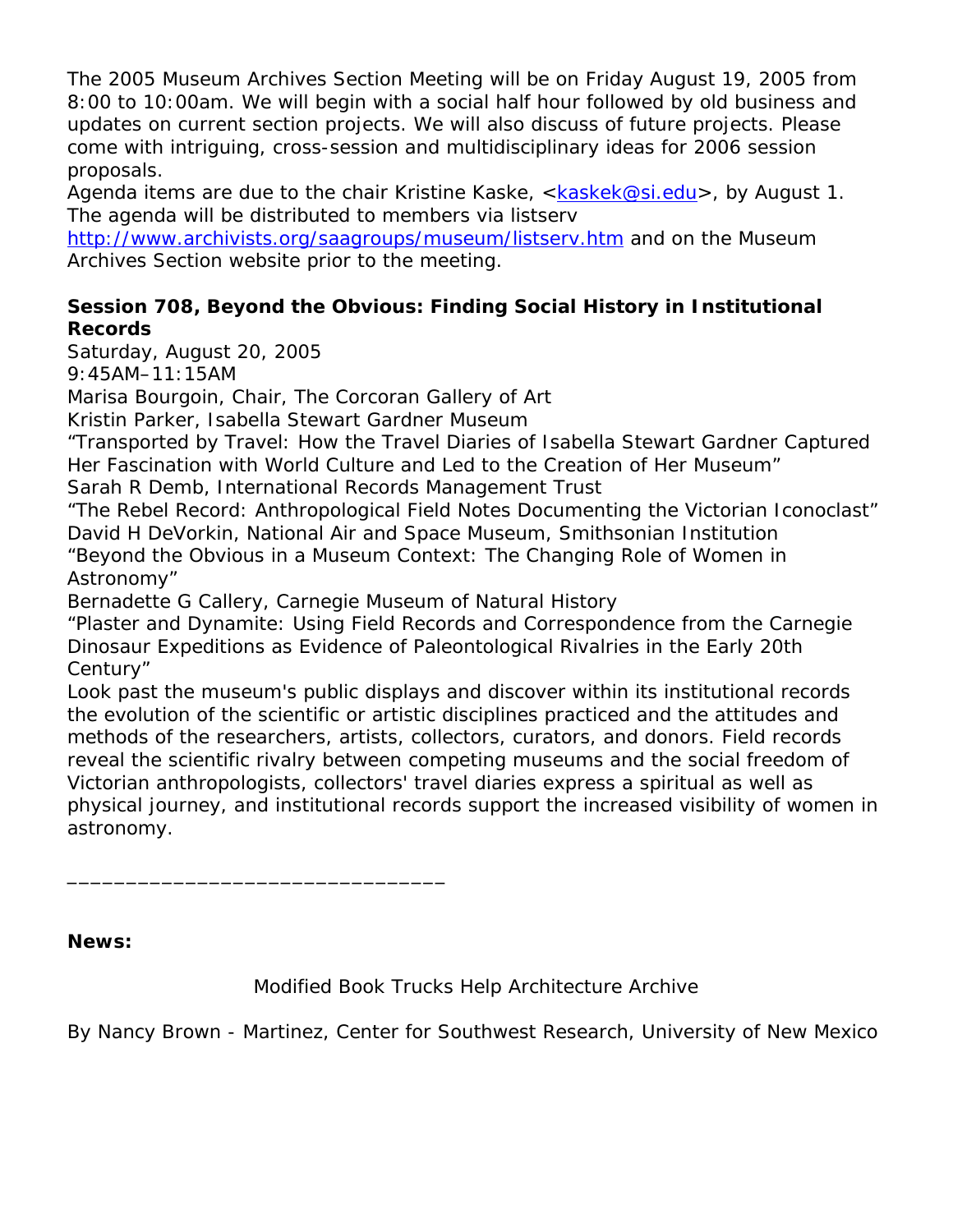Shifting and retrieving oversized architectural plans are a lot easier now at the John Gaw Meem Archive of Southwestern Architecture since the archivist had roll tops put on two old book trucks. If you have to access oversize plans, maps, or manuscripts– here is a suggestion for you.\*

The John Gaw Meem Archive of Southwestern Architecture is part of the Center for Southwest Research, University Libraries, University of New Mexico, Albuquerque. Located in a climate controlled vault three levels below ground, it houses thousands of drawings by over twenty-five regional architects.

Student archival assistants, Ellen Evans, Ray Waggerman, and Tim Ngo, working in the vault are flattening, repairing, processing and shelving plans, lifting and shifting those already in flat drawers to accommodate additional ones. They need space to temporarily hold plans while moving others. They also retrieve material, toting it up an elevator, for patrons working in the reading room on the ground level. All this moving and carrying in tight spaces required two or four pairs of arms and a lot of energy, muscle and maneuvering.

Wanting to get a carrying truck, I searched the library equipment catalogues and on line offerings but could not find a cart suited to our conditions. The catalogue map carts or custom made ones featured in information bulletins were too wide, flat and costly.

Facing limited funding, I decided to adapt an old two - shelf, square - cornered book truck. Ellen and I drew a sketch of this truck with four added upright supports and an open sloop - roll top, and asked the university Physical Plant to make the modifications. The Service Tech, Mark Ernest, used lightweight aluminum L- bars for the upright braces, sheet metal for the rolled trough and protective edging for the corners.

The final product is a light, narrow and maneuverable truck, suitable for plans, maps and oversize manuscript material. It is easy to handle but solid enough to carry a hefty load. It provides vital temporary holding space during shifts and also allows us to conveniently and carefully bring material upstairs to patrons. The cost was comfortable, too - under \$200. We liked the first cart so well we ordered a second from Ernest.

And yes, you guessed it, the trucks have been fondly nicknamed "the taco carts."

(\*A patent application has been filed on the architecture cart design and it is now licensable from the Science & Technology Corporation, University of New Mexico, Albuquerque.)

#### \_\_\_\_\_\_\_\_\_\_\_\_\_\_\_\_\_\_\_\_\_\_\_\_\_\_\_\_\_\_\_\_\_\_\_\_\_\_\_\_\_\_\_\_\_ **The** *Giza Archives Project* **Moves into Second Phase**

By Catherine Pate Project Archivist, Giza Archives Project Museum of Fine Arts, Boston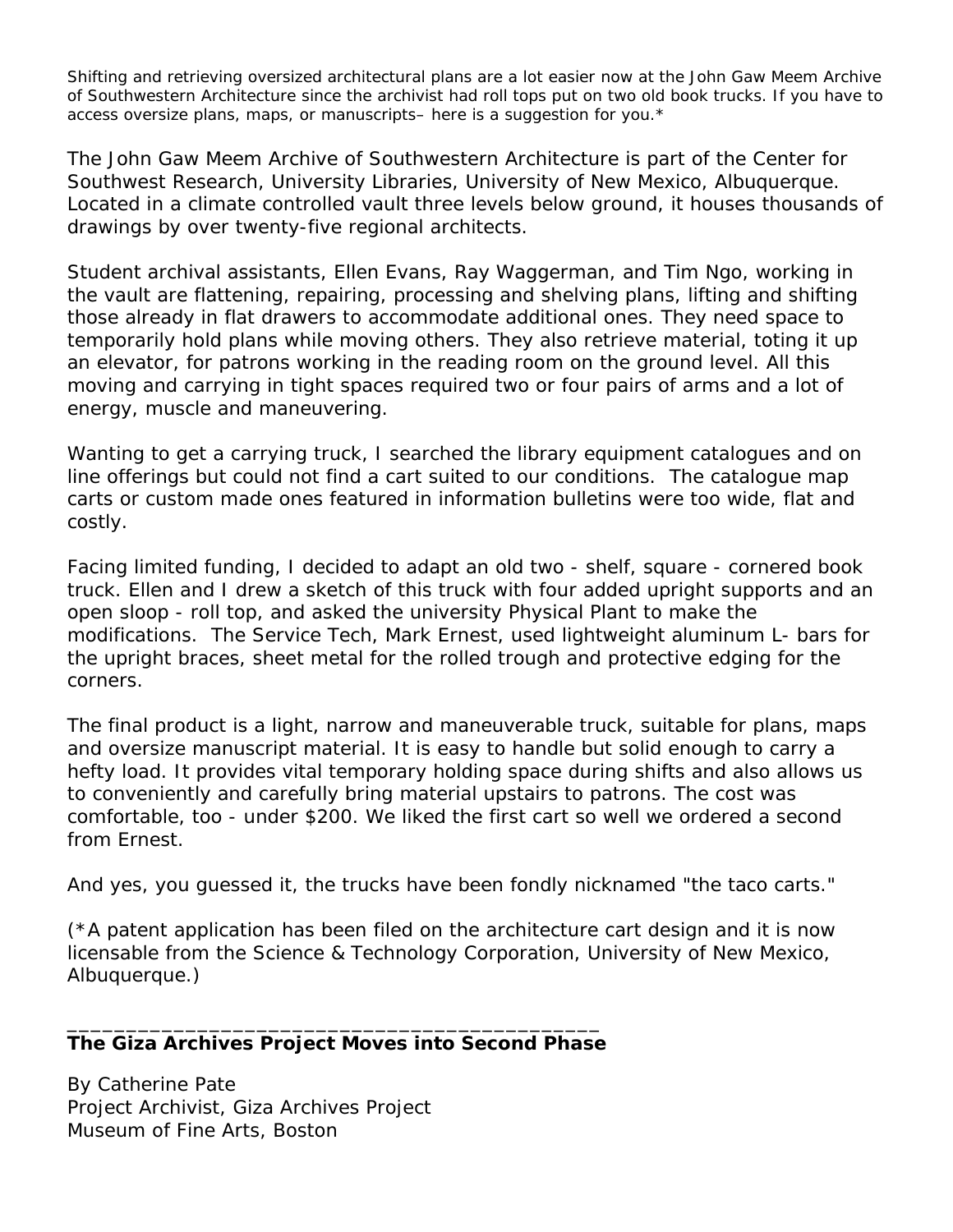The *Giza Archives Project*, in progress since 2000 at the Museum of Fine Arts, Boston under the directorship of Dr. Peter Der Manuelian, recently began phase two of its seven-year Andrew W. Mellon Foundation funded digitization project. As part of phase one, Manuelian and crew created Internet access to the thousands of paper and photographic records of the Harvard University–Boston Museum of Fine Arts archaeological expeditions to the Giza Necropolis in Egypt. Spanning the years 1905 – 1947, the meticulous records of the discoveries of Egyptologist and MFA Egyptian Department Curator, Dr. George A. Reisner (1867–1942), represent some of the most valuable data ever compiled on the Egyptian Old Kingdom.

The integrated online resource (www.mfa.org/giza or www.gizapyramids.org.) makes virtual archaeological exploration a reality for scholars all over the world by offering unprecedented ease of access to important research materials that have been buried in the MFA archives for over 60 years. These materials include digital reproductions of 21,000+ glass plate photographic negatives of sites and artifacts from the Giza Necropolis, some of which represent the only records left of excavated tombs and artwork that have since been reclaimed by nature, robbed, or vandalized. All the photographs online are reproduced in high resolution with "Zoomify" technology (www.zoomify.com) that allows magnification of the smallest detail. Browsing visually, users can also select a standpoint from over 650 locations throughout the necropolis and view the site as it appears today in 360 degrees by virtue of QTVR (Quicktime Virtual Reality) panoramas. In addition, more than three thousand expedition diary pages, nearly 20,000 object records, 10,000 maps and plans of the tombs surrounding the Pyramids, and 200 Giza related books and articles available in PDF format are integrated in a searchable database keyed to individual tombs.

Phase two will upgrade the current data and add thousands more primary resources as well as published and unpublished materials to the database, improve and increase the metadata associated with the digital records, and lay the groundwork for the transformation and expansion of the project into a *Central Giza Repository* for all information related to the past, present, and future exploration of the Giza Necropolis.

## **Every Garden A Munitions Plant: War Gardens in Ohio, 1917-1945**

By Betsy Butler

\_\_\_\_\_\_\_\_\_\_\_\_\_\_\_\_\_\_\_\_\_\_\_\_\_\_\_\_\_\_\_\_

Special Collections Librarian/Assistant to the Director of the Collections, Historic Preservation, and Statewide Outreach Service Division Ohio Historical Society

 The Ohio Historical Society announces "Every Garden A Munitions Plant: War Gardens in Ohio, 1917-1945," an exhibit created in conjunction with the Society's premier exhibit for 2005, "Ohio's Garden Path: The Flowering of Our Landscape."

 Documents, photographs and historical materials from the Society's collections trace how war gardening provided Americans with lower costs, better quality food, and enjoyable recreation. The exhibit describes how citizens not only planned, planted and tended their gardens, but also conserved their garden harvest.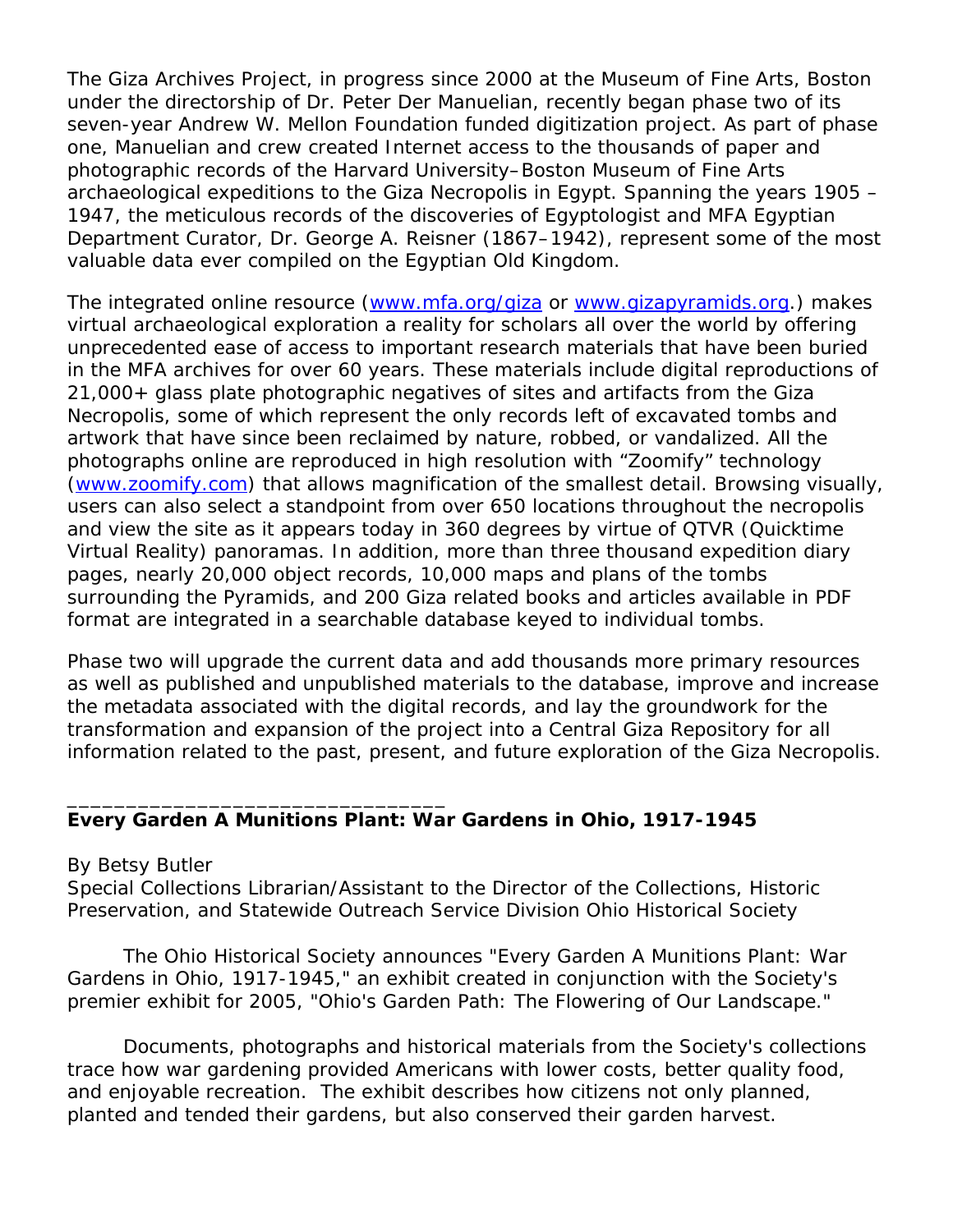Promoting war gardens with posters and building a stronger nation through rationing and good nutrition are also covered.

 An online exhibit accompanies the physical display. It includes several interactive features and activities based on items from Society collections, such as printable recipe cards based on wartime recipes and a Victory Garden template to print out and use to plot a war garden. Users are invited to submit their own garden photos online, along with their name and a caption.

 "Every Garden A Munitions Plant: War Gardens in Ohio, 1917-1945," is on display in the Ohio Historical Society's Archives/Library registration area until November 2005. The exhibit is open to the public during regular Archives/Library hours, Wednesdays and Saturdays, 9 a.m.-5 p.m. and Thursdays 1-9 p.m. To see the online exhibit, visit <http://www.ohiohistory.org/garden/>

 "Ohio's Garden Path" examines how the nation's most popular leisure-time activity evolved in Ohio. Drawing on more than 300 historic images and artifacts, the exhibit studies the relationship between architecture and landscape. The exhibit opened April 1, 2005 and continues for 29 months at the Ohio Historical Center <<http://www.ohiohistory.org/places/ohc/>>, located at I-71 and 17th Avenue in Columbus, (exit 111), about four miles north of downtown Columbus. The Center is open year-round on Tuesdays, Wednesdays, Fridays and Saturdays, 9 a.m.-5 p.m., Thursdays from 9 a.m.-9 p.m. and Sundays and holidays from noon-5 p.m. Admission is \$7 for adults, \$3 for students and is free to children ages 5 and under. Members of the Ohio Historical Society also are admitted free. Parking fee: \$4 per vehicle (free for members); \$10 per commercial bus; vehicles transporting school students pay no parking fee.

For more information, please call 614.297.2300 or 800.686.6124.

\_\_\_\_\_\_\_\_\_\_\_\_\_\_\_\_\_\_\_\_\_\_\_\_\_\_\_\_\_\_\_\_\_\_\_\_\_\_\_\_\_\_\_\_\_\_\_\_\_\_\_\_\_\_\_\_

OHIO'S GARDEN PATH: THE FLOWERING OF OUR LANDSCAPE Now on display at the Ohio Historical Center in Columbus. Explore how garden styles, plants and the use of home grounds have evolved in the hands of each generation.

**Review:** 

*Archival of the Fittest* 

By Amy Duke, Registrar Kemper Museum of Contemporary Art, Kansas City, MO

As the singular edited publication available on the subject, Museum Archives: An Introduction  $(2^{nd}$  edition) bears the heavy burden of appealing to and assisting both museum staff with little or no archival training and professional archivists new to the museum field. Likewise, the book aims to address the needs of diverse museums and relate to employees in museums of all shapes and sizes. Skillfully achieving this ambitious goal, perhaps because its contributors represent diverse institutions,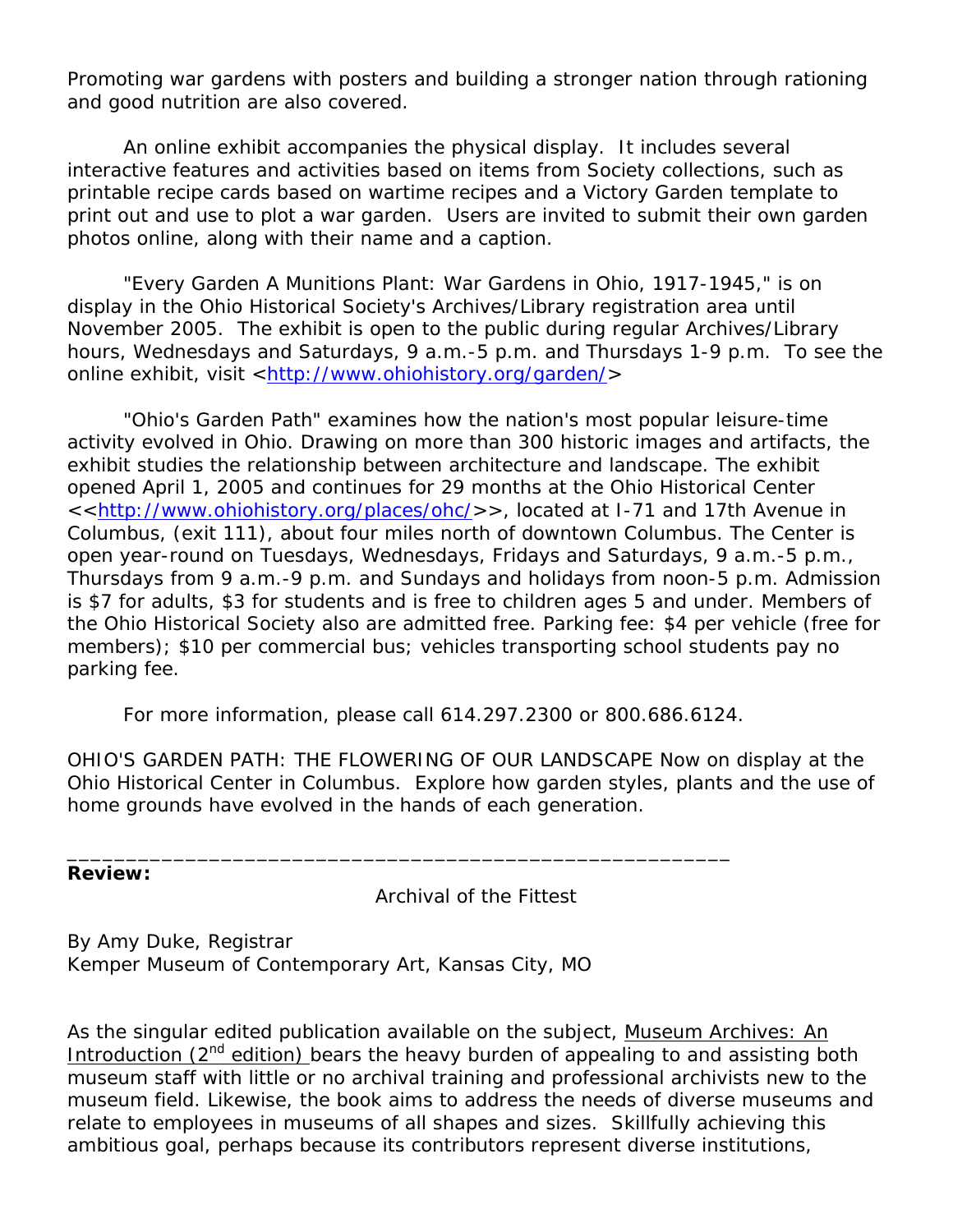Museum Archives takes on myriad roles: as a manual it offers practical, informative instructions on planning, implementing, and maintaining a new archives program; as a reference tool it is easily and quickly accessed for answers to specific questions; as a resource guide it offers a wellspring of information on professional organizations, continuing education, related publications, listservs, funding sources, and archival product vendors. The guide even includes sample policies, procedures, and forms, as well as a list of online sources for more of the same. Lastly, Museum Archives arms the reader with ammunition to garner support and fight the many battles waged at the intersection of the museum and archival fields.

Opening with an impassioned foreward, Peter Marzio, Director of the Museum of Fine Arts, Houston, lends the book an invaluable validation of museum archives programs. Among the more than 8,300 U.S. museums listed in the Official Museum Directory (only 847 of which boast accreditation), a mere 35 archives were listed in the SAA museum archives directory as of the year 2000. Thus, Museum Archives is a more than a manual for stewards of archival collections—it is a mandate for the museum community as a whole.

Following the foreward, Ann Marie Przybyla lays out the curious irony still plaguing museums, whose raison d'etre is the preservation, presentation, and interpretation of collections. She states, "[U]ntil relatively recently museum professionals, although avid collectors by nature and necessity, generally did not recognize the importance of documenting their own activities by collecting, maintaining, and making accessible the records of their institutions." The publication of this book represents a major milestone in advancing the role of museum archives in every museum.

Though the first great wave of American museum building emerged alongside modernism (which valued the *mastery* of knowledge), it was not until the 1970s, when society acknowledged postmodernism (and its emphasis on the *organization* of knowledge and the acceptance of multiple meanings and histories) that museums began looking inward. Finally, they began valuing their process in addition to their products, much like the artists of the time. The first evidence of this, as the book describes, was the draft of museum archives guidelines in 1979, at the first organized gathering of archivists working in museums. After forming a museum archives task force in 1981, the SAA published William Deiss' manual Museum Archives: An Introduction in 1984. Now, with the recent revision of the guidelines and publication of this book it seems there is but one more hurdle in elevating the role of museum archives: accreditation. Perhaps the book will be a wake up call for the AAM accreditation commission's formal evaluation of institutional archives.

Also ironic is the timeliness of Museum Archives. Within a year of the publication, President George W. Bush's proposed 2006 budget recommended zero funding for the NHPRC, the same granting program celebrated for its pivotal role in the evolution of professionally administered museum archives. It was this grantor that awarded 24 museum archives development projects between 1978 and 1988, ushering in the museum archives movement, and representing the birth of the museum archivist community. Without the historical context outlined in the book, this crisis might be lost on the reader.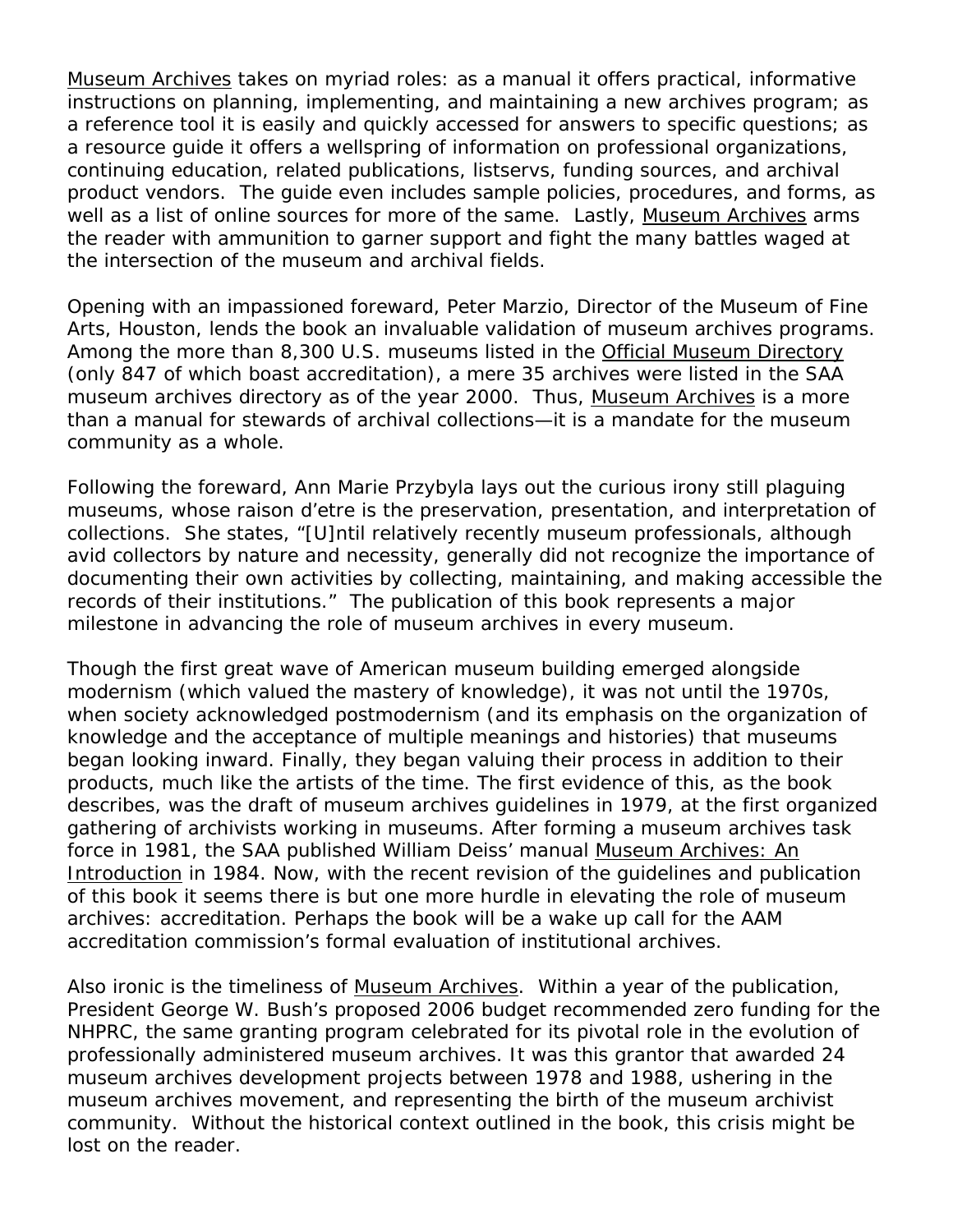At a manageable 260 pages, the book is comprehensive, yet written and edited with a concise and casual language. Editor Deborah Wythe succeeds in her goal, as stated in the preface, of bringing to the book the flavor of the informal dialogue and fluid exchange of ideas she and her colleagues shared in the formative years of the "movement". Indeed, the various contributors' voices illustrate the breadth and depth of museum archivists' experiences, reflecting the complexity of archival work in this setting. The book warmly welcomes the reader into the community of museum archivists, and all but holds the reader's hand as he or she embarks on a new archive program or attempts to revive one.

While Deiss's 1984 manual had been an invaluable authority for 20 years, the second edition is a welcome expansion from one voice to many. No two museums are alike and readers are sure to relate on some level to the diverse issues peppering the collective experience. Like Deiss, the contributors are working archivists, grappling with many of the same questions as the target audience, not armchair archivists, positing theory without testing it in the field themselves.

In its dual appeal to new archivists and trained archivists new to the museum field, Wythe deftly integrates fundamental museum and archival principles and vocabulary without getting mired in material that can be found elsewhere. Divided into four sections, Museum Archives is book-ended with an "Introduction" detailing the evolution of the field, describing the museum setting, and offering first steps; it closes with "Museum Archives Issues," rounding out the historical information in the introduction by bringing the reader up to speed on such timely, sensitive issues as NAGPRA and restitution of Nazi-looted art in the archives.

At the heart of the book are the chapters comprising "Archival Fundamentals" and "Managing Archival Collections". The former walks the reader through appraisal and arrangement to description and research use; while the latter delves into records surveys, accessioning, preservation, records management, security and disaster planning, and the variety of record formats commonly found in archives, including electronic records.

If the above sections are the heart of the book, the rich, colorful sidebars illustrating and enhancing the descriptions and directives in each chapter are the soul. These intimate musings range from case studies and anecdotes to examples and excerpts from policies and finding aids. Each sidebar, clearly set off with a different font against a screened background, is among the inviting design elements contributing to the book's success and facilitating its ease of use. The decision to embrace the expense of a hard cover for a book that will be referenced frequently is appreciated, while the costly frills of dust jackets and color photography are not missed here.

The photographs selected add another layer of intimacy as they convey the varied collections found primarily in the contributors' archives: photographs depicting expeditions, installations, visiting artists and public figures, public programs, milestone celebrations, building construction, storage rooms, even staff members. Other formats illustrated include broadsides and exhibition catalogues, architectural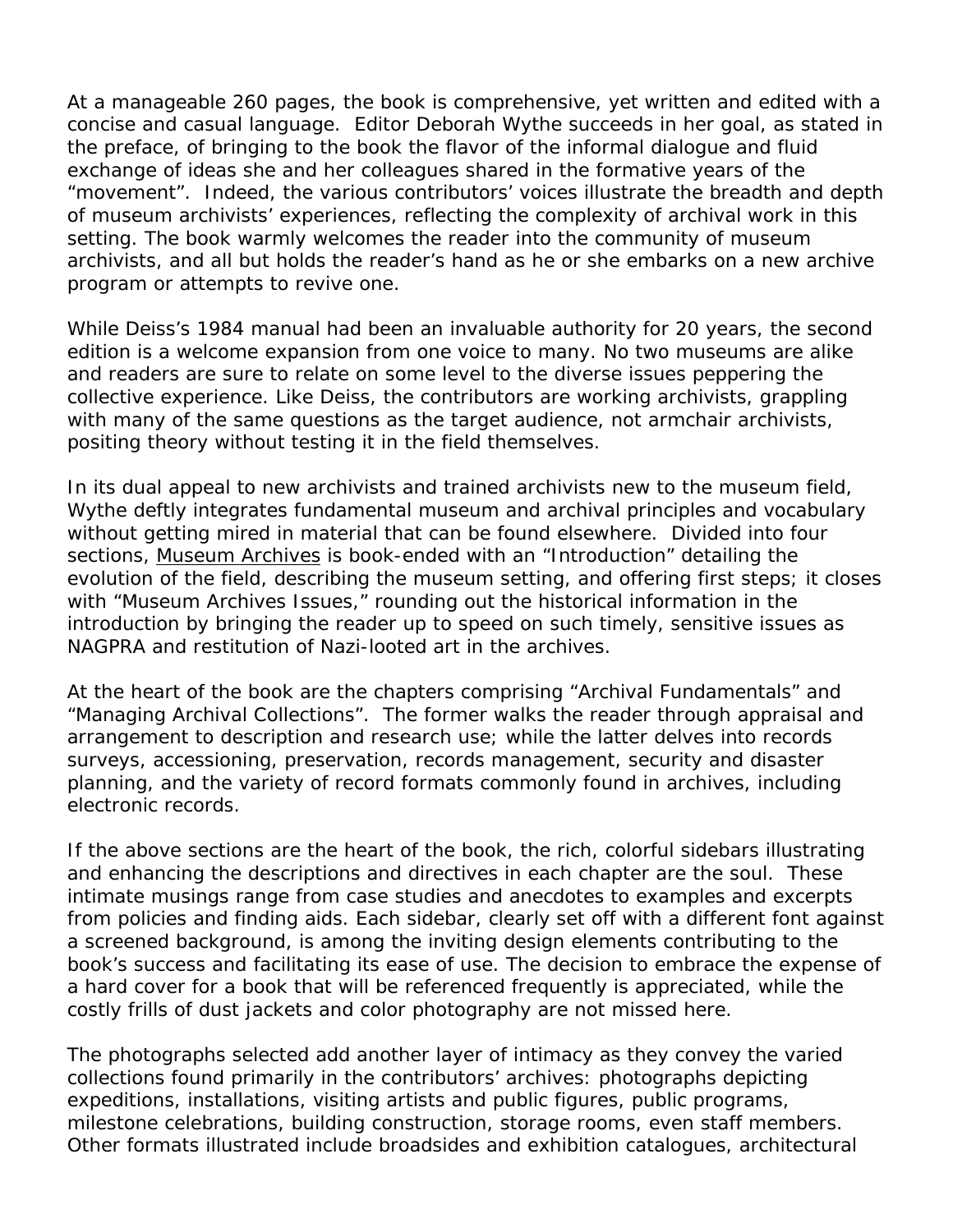drawings, blueprints and models, and t-shirts. Missing from the milieu are images of visually interesting paper records, such as founding documents, manuscripts, correspondence between staff, artists, and donors, exhibition planning and design materials, and scrapbooks of newspaper clippings, to name a few. It is the mundane records created and compiled in the course of daily business that are perhaps most voluminous and more often overlooked in terms of preservation than collections of photographs, architectural records, and ephemeral publications.

A subtle common thread weaving through the book is the notion that archivists must remain visible in order to remain vital. While this is true for all museum staff, it is particularly sound advice in deflating the perception that archival work is static. On the contrary, Wythe frames archival work in a dynamic and creative context, continually balancing its role as a repository with its potential as a laboratory and encouraging readers to emerge from the shadows to assume a pro-active position. The book insists both the physical space occupied by the archives be visible *and* the archivist, who can and should take an advisory role in numerous museum functions, from records management, to intellectually integrating object and archival collections, to initiating collaborative projects with various departments. In her chapter on outreach, Marisa Bourgoin wisely advises readers to approach curators with ideas for exhibiting archival collections, develop programs with educators, advocate the use of collections in publications and commemorative events, influence the care of permanently active records, partner with human resources on new staff orientation, and dialogue with IT staff on web projects and electronic record preservation. With archivists acting in this capacity they will undoubtedly remain a force on administration's radar.

If the reader was not already a believer in the value and necessity of a formal museum archives to remedy institutional amnesia, the book is an indispensable tool for conversion. Indeed, a museum without an archives program is like a caterpillar struggling to emerge from its cocoon.

#### **Article:**

# **Heritage Health Index to Yield Useful Data for Museum Archives**

By Kristen Overbeck Laise at Heritage Preservation

\_\_\_\_\_\_\_\_\_\_\_\_\_\_\_\_\_\_\_\_\_\_\_\_\_\_\_\_\_

Heritage Preservation, in partnership with the Institute of Museum and Library Services (IMLS), recently conducted the Heritage Health Index to assess collections in all media, in all formats, in all types of institutions, and in every state and U.S. territory. The results of the study are expected to be published in fall 2005 and will provide the first-ever comprehensive picture of national preservation activity and needs. The survey data will be used to make a persuasive case to decision makers for increased support, facilitate long-range planning within the preservation field, and give institutions an opportunity to view their preservation accomplishments and goals in comparison with those of their peers.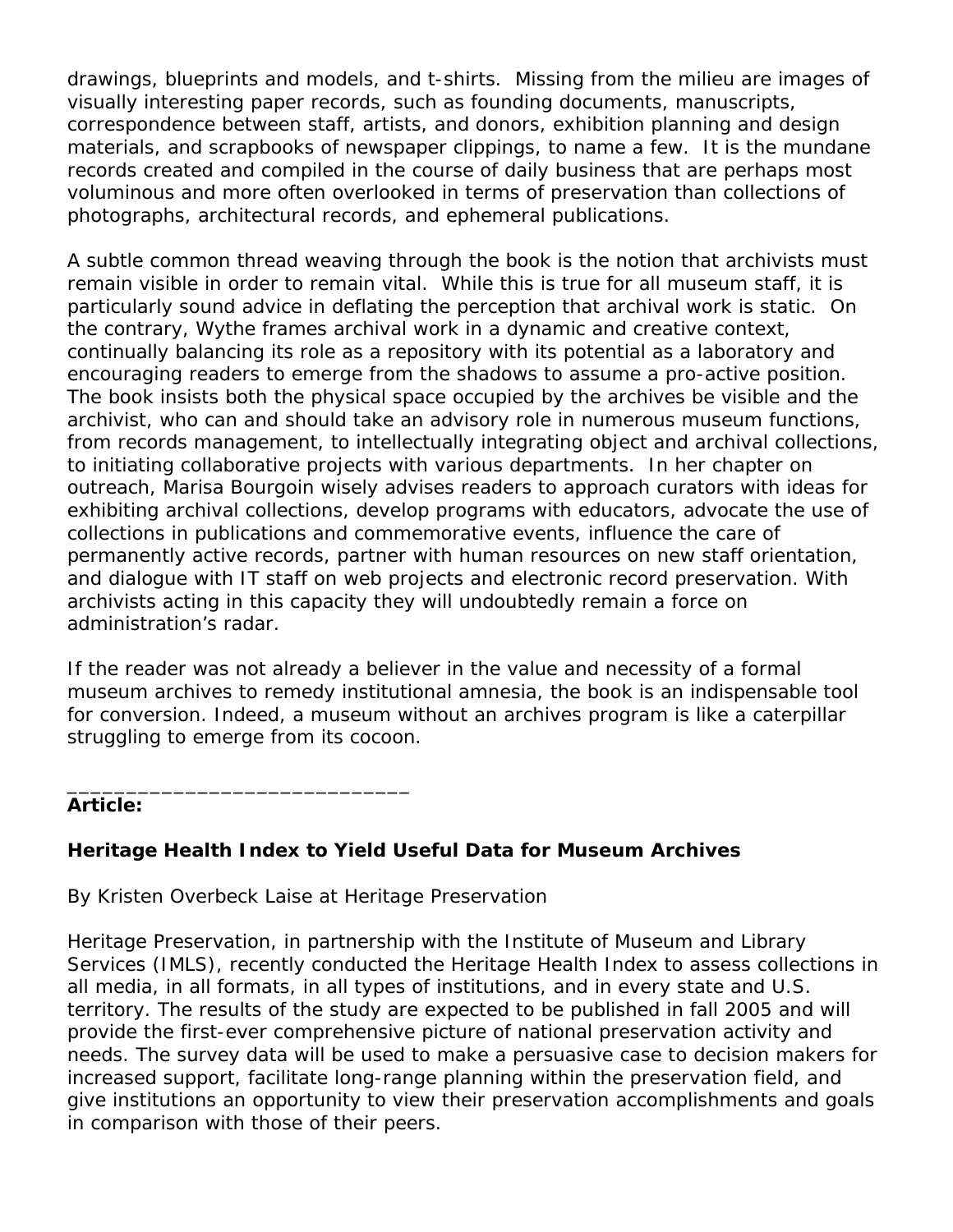The survey project was planned with the advice of 35 professional associations and federal agencies that work with collecting institutions, including representatives from the Society of American Archivists. More than 60 collections professionals consulted in writing the survey instrument that was distributed to approximately 15,000 archives, museums, historical societies, libraries, archaeological repositories, and scientific research collections in August 2004. Data collection concluded in December 2004.

In total, the Heritage Health Index received a 24% response rate. Heritage Preservation anticipates being able to project survey findings to the entire survey population with a  $\pm 2\%$  margin of error with a 95% confidence level. There was a balanced response to the survey by institutional type, size, and region, also resulting in low margins of error in these subgroups. Included in the more than 3,000 survey responses was a 90% response rate from the nation's largest and most significant collections, among which were state archives, state historical societies, state libraries, and state museums, as well as other major institutions such as the Smithsonian Institution, the Library of Congress, the National Archives and Records Administration headquarters and units (including all presidential libraries).

While the principal goal of the Heritage Health Index was to gather data on all types of collections regardless of where there they are held, the data will also be analyzed by institutional type, size, and geographic region. In the case of archives, which are often subsidiary units of other collecting institutions, it will be possible to view results from institutions that indicated a primary function as an archives and those that indicated a primary function or secondary function as an archives. Archives in museums may be interested in the Heritage Health Index findings on the quantity and condition of unbound sheet, photograph, recorded sound, motion image, and digital collections held by museums.

The Heritage Health Index collected statistics on preservation planning and management, environmental conditions, storage, quantity and condition of holdings, agents of damage, access to collections, and scope of current preservation commitment (staffing, budget, activities). The results will be published in two reports. The full report, including an explanation of the survey methodology, all data tables, graphs, and a review of findings, will be available at no charge on the Heritage Preservation Web site. A summary report will feature key findings and recommendations and that will be illustrated by case studies and photographs of collections in need or that have benefited from a preservation effort. This concise, color publication will be designed to get the attention of busy decision-makers, policymakers, the philanthropic community, and press contacts that have limited time to review the full Heritage Health Index results.

In addition to support from IMLS, the Heritage Health Index has received major funding from the Getty Foundation and additional support from the Henry Luce Foundation, The Bay and Paul Foundations, Samuel H. Kress Foundation, Peck Stacpoole Foundation, and Gladys Krieble Delmas Foundation.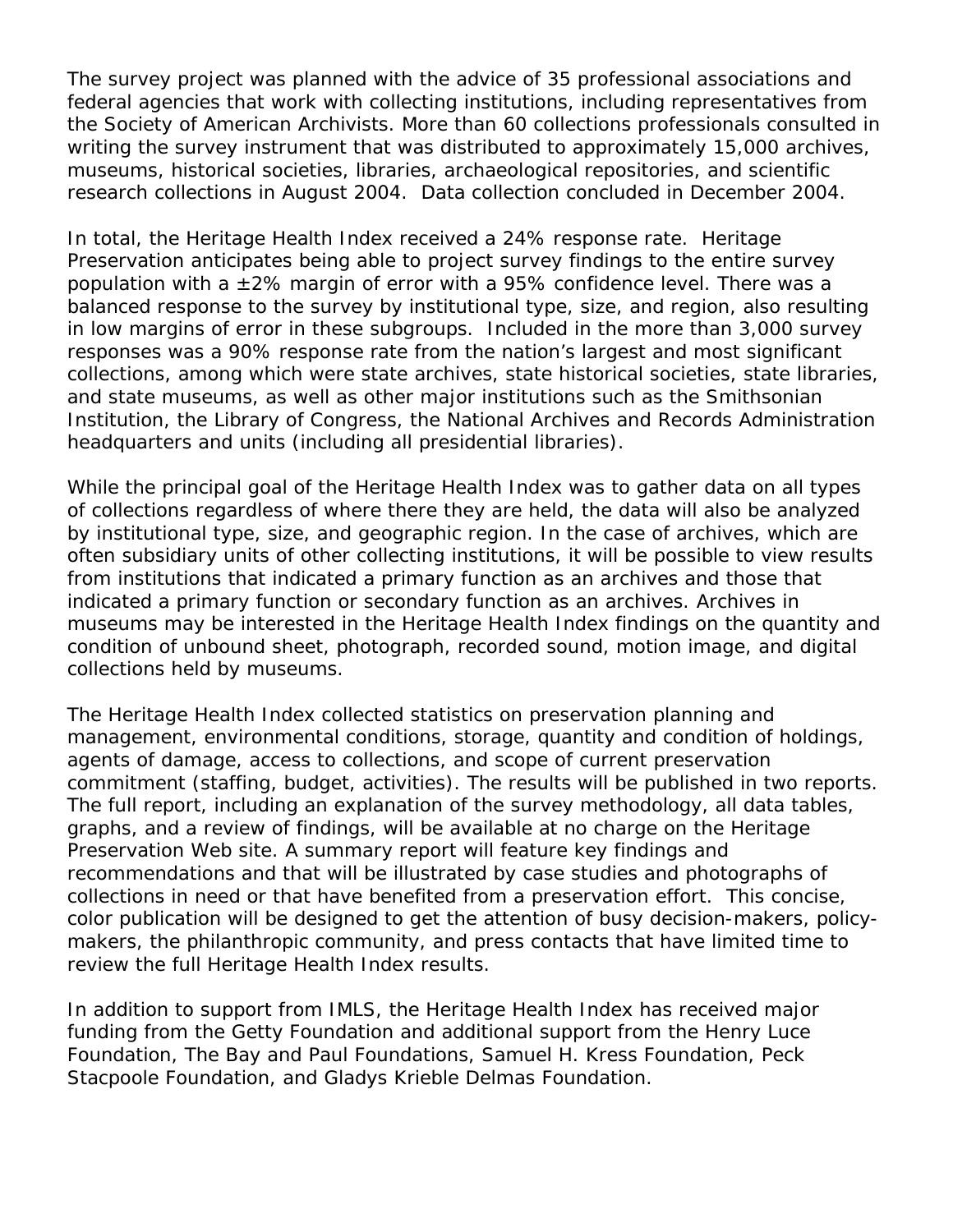For additional information about the Heritage Health Index, contact project director Kristen Overbeck Laise at Heritage Preservation at 1012 14th Street NW, Suite 1200, Washington, DC 20005, 202-233-0824, or klaise@heritagepreservation.org.

## **Article:**

"How I Learned to Stop Worrying and Love the Artifact"

\_\_\_\_\_\_\_\_\_\_\_\_\_\_\_\_\_\_\_\_\_\_\_\_\_\_\_\_\_\_\_\_\_\_\_\_\_\_\_\_\_\_\_\_\_\_\_

John A. Fleckner, senior archivist, Archives Center and associate director, Lemelson Center for the Study of Invention and Innovation, National Museum of American History, Smithsonian Institution

When I arrived at the National Museum of American History in 1982, the curatorial staff already had been accumulating personal papers, business records, printed ephemera, films, sound recordings, and other "archival materials" for nearly two decades. My task as the Museum's first archivist was clear: develop a central repository to manage and provide access to these historical resources deemed by the Museum to be valuable complements to the world famous artifact collections.

Initially, I gave only cursory thought to the relationships between the archival materials and the artifacts. I understood that at minimum we should make a link or cross-reference between the collections in the Archives Center and the artifacts acquired in conjunction with them, but even this obvious imperative was more often honored in the breach.

My views began to change when, by daily association, some of the curatorial perspective rubbed off on me. I also saw that our archival program would only flourish to the degree it was seen to support the larger collections goals of the museum. Then, a decade ago, I became closely involved with the creation of the Museum's Lemelson Center. Documenting American inventors is a key element of that program and nowhere is the connection between artifacts and archival materials as historical evidence more evident than in studying the invention process.

Perhaps most important in my education about archives and artifacts, was my on-theground experiences with actual inventors. Of these, none was more valuable than the opportunity to document the history of the Kryptonite brand bicycle lock, developed by Boston area entrepreneur Michael Zane.

I first met Mr. Zane when he participated in a day-long bicycle invention expo sponsored by the Lemelson Center in 2000. He brought with him not only the firm's recent products but a selection of older locks, prototypes, and parts dating from his first exploration of the business possibilities in bicycle locks in 1971. Mr. Zane used these objects to tell the history of his firm and the successive product innovations it had introduced in a race against increasingly sophisticated bicycle thieves (fueled by the crack cocaine epidemic) and competing manufacturing firms in the leisure bicycling market. As Mr. Zane -- a wry and compelling narrator -- recounted his tale, I recognized that a documentary record of the Kryptonite lock story would be a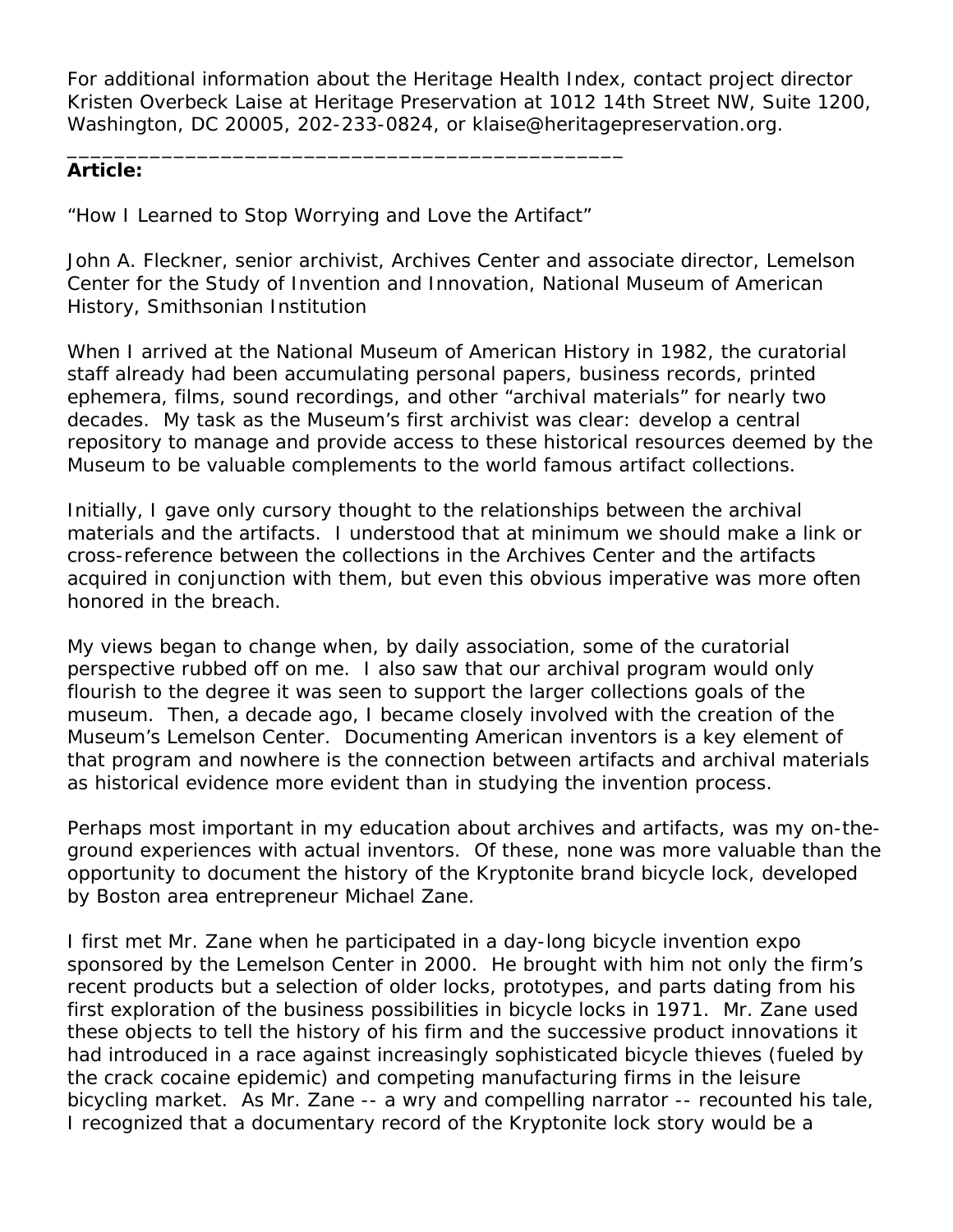valuable addition to our invention history program and to our archival holdings in marketing and entrepreneurship.

Between 2000 and 2003 I continued to communicate with Mr. Zane and visited him twice, first to photograph and examine the materials he was offering for donation, and later to select, pack, and ship some five and a half cubic feet of business records and two dozen artifacts. The records were especially strong on the marketing side but also included documents about product testing, litigation, bicycle theft, and sales. I also recorded two interviews with Mr. Zane, the first a general overview and the second a detailed accounting of each object's place in the evolution of the lock and the firm.

The second recorded interview – during which I also photographed the objects as we discussed them -- was especially important because the archival record was largely silent on critical technical issues. For example, the K-4 model lock of 1977 was the firm's first major financial success. This version of the U-lock changed the means by which the U portion of the lock attached to the cross-bar and substantially reduced the weight of the entire lock by using tubular rather than solid steel. Mr. Zane's firm was a small, family business at the time and these innovations were conceived, attempted, and adopted on the shop floor not in a research lab where they might have been recorded in formal reports and other records. Nor do these changes (and the manufacturing cost savings they entailed) appear in the advertising copy, which focused instead on the heightened security of the new lock. The acceptance of the K-4 lock into the collections of the Museum of Modern Art and other design awards, of course, were well documented and publicized.

The three forms of evidence that document the Kryptonite lock story at the Museum – archival materials, artifacts, and oral history interviews – produced a rich record of the company's history and of the process of invention and innovation. The interviews filled gaps and provide context for the papers, photographs, advertisements, and other archival materials. They also captured information about the origins, purpose, uses, and significance of the artifacts that was not otherwise recorded.

Each inventor and invention story is unique, but the Lemelson Center is now working to build on its decade of practical experience, collaboration with curatorial colleagues, and initial analysis of the invention process, to develop a strategic plan for invention documentation. A staff team, led by historian Maggie Dennis, has identified several goals, including a web-accessible database of information on invention-related archival collections in repositories around the country. (We now have entered survey data in more than 1,200 records from more than 342 repositories.) We also hope to craft a proactive acquisition strategy for the Museum and to integrate our documentation efforts with our outreach and educational activities.

The last goal of our documentation plan is to produce a "best practices" guide on how to document invention. The guide will address both conceptual and practical issues in documenting the work of inventors, giving attention to the archival records of inventors, the artifacts produced and used in the course of invention work, and documentary materials – especially oral and video history recordings and still